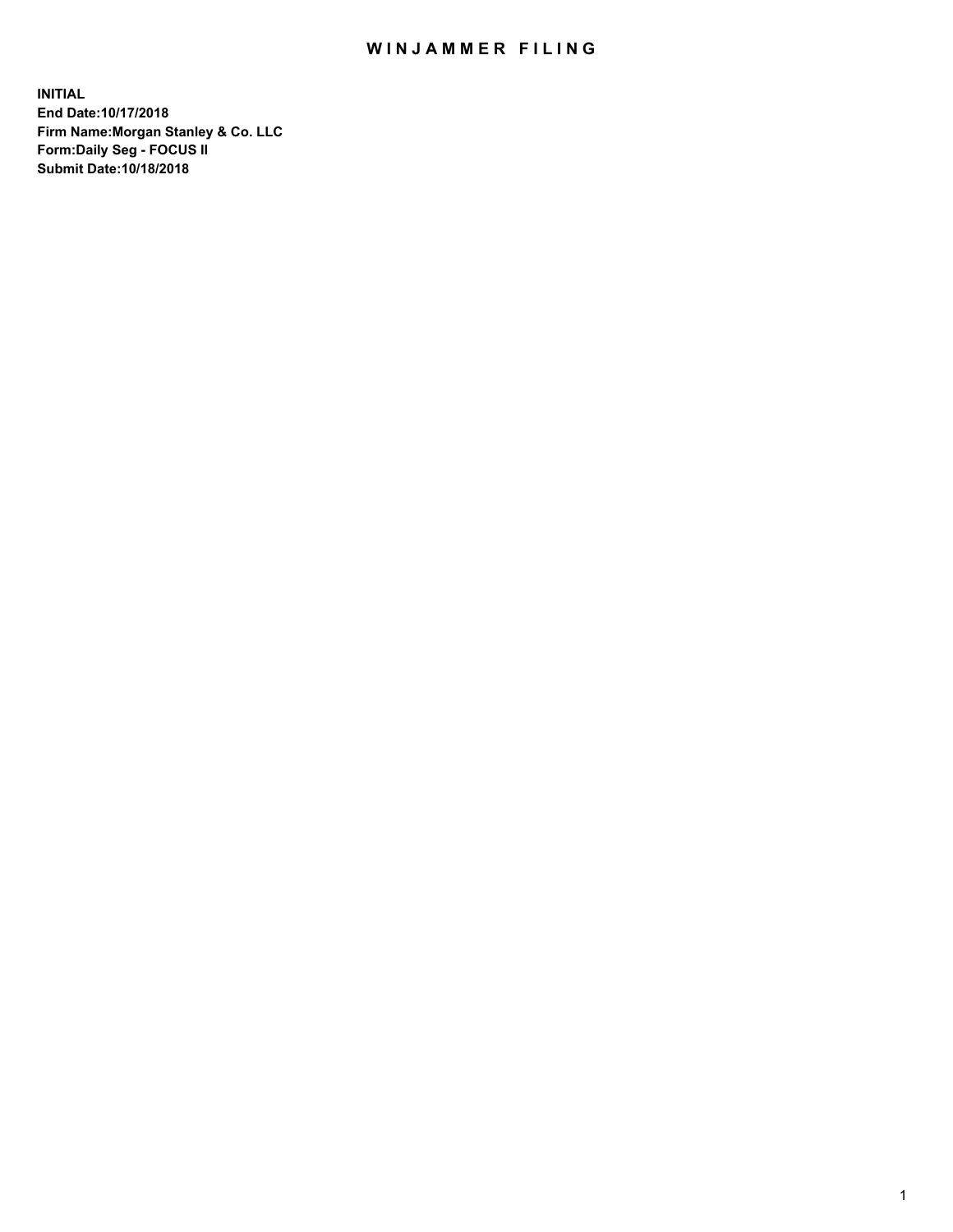**INITIAL End Date:10/17/2018 Firm Name:Morgan Stanley & Co. LLC Form:Daily Seg - FOCUS II Submit Date:10/18/2018 Daily Segregation - Cover Page**

| Name of Company                                                                   | Morgan Stanley & Co. LLC     |
|-----------------------------------------------------------------------------------|------------------------------|
| <b>Contact Name</b>                                                               | <b>Ikram Shah</b>            |
| <b>Contact Phone Number</b>                                                       | 212-276-0963                 |
| <b>Contact Email Address</b>                                                      | Ikram.shah@morganstanley.com |
| FCM's Customer Segregated Funds Residual Interest Target (choose one):            |                              |
| a. Minimum dollar amount: ; or                                                    | 280,000,000                  |
| b. Minimum percentage of customer segregated funds required:% ; or                | <u>0</u>                     |
| c. Dollar amount range between: and; or                                           | <u>00</u>                    |
| d. Percentage range of customer segregated funds required between:% and%.         | 0 <sub>0</sub>               |
| FCM's Customer Secured Amount Funds Residual Interest Target (choose one):        |                              |
| a. Minimum dollar amount: ; or                                                    | 140,000,000                  |
| b. Minimum percentage of customer secured funds required:%; or                    | <u>0</u>                     |
| c. Dollar amount range between: and; or                                           | <u>00</u>                    |
| d. Percentage range of customer secured funds required between:% and%.            | 00                           |
| FCM's Cleared Swaps Customer Collateral Residual Interest Target (choose one):    |                              |
| a. Minimum dollar amount: ; or                                                    | 92,000,000                   |
| b. Minimum percentage of cleared swaps customer collateral required:% ; or        | <u>0</u>                     |
| c. Dollar amount range between: and; or                                           | 0 Q                          |
| d. Percentage range of cleared swaps customer collateral required between:% and%. | 00                           |

Attach supporting documents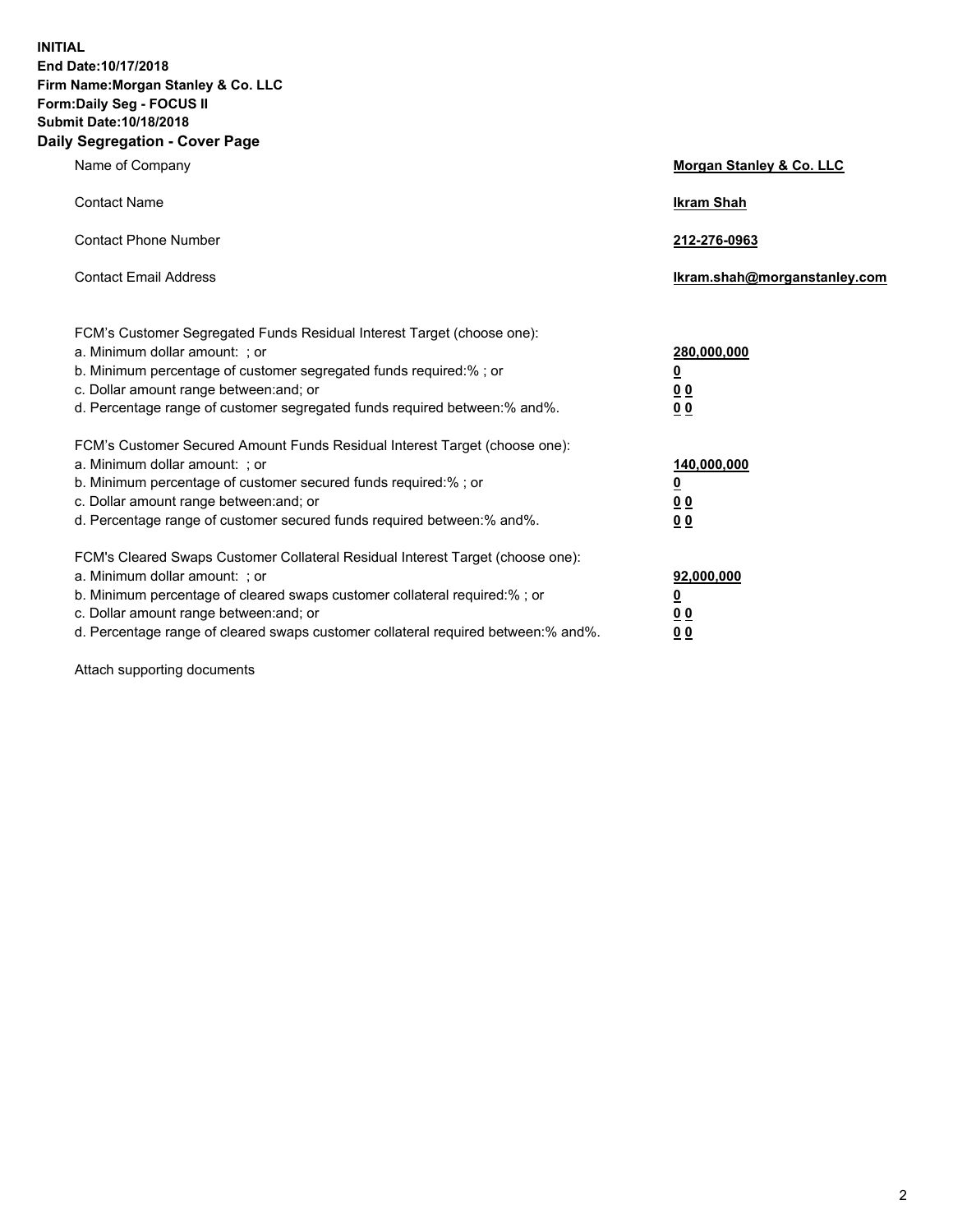## **INITIAL End Date:10/17/2018 Firm Name:Morgan Stanley & Co. LLC Form:Daily Seg - FOCUS II Submit Date:10/18/2018**

## **Daily Segregation - Secured Amounts**

Foreign Futures and Foreign Options Secured Amounts Amount required to be set aside pursuant to law, rule or regulation of a foreign government or a rule of a self-regulatory organization authorized thereunder 1. Net ledger balance - Foreign Futures and Foreign Option Trading - All Customers A. Cash **2,982,044,199** [7315] B. Securities (at market) **2,206,901,023** [7317]

- 2. Net unrealized profit (loss) in open futures contracts traded on a foreign board of trade **-27,241,084** [7325]
- 3. Exchange traded options
	- a. Market value of open option contracts purchased on a foreign board of trade **15,985,397** [7335]
	- b. Market value of open contracts granted (sold) on a foreign board of trade **-21,409,818** [7337]
- 4. Net equity (deficit) (add lines 1. 2. and 3.) **5,156,279,717** [7345]
- 5. Account liquidating to a deficit and account with a debit balances gross amount **165,754,331** [7351] Less: amount offset by customer owned securities **-164,615,909** [7352] **1,138,422**
- 6. Amount required to be set aside as the secured amount Net Liquidating Equity Method (add lines 4 and 5)
- 7. Greater of amount required to be set aside pursuant to foreign jurisdiction (above) or line 6.

## FUNDS DEPOSITED IN SEPARATE REGULATION 30.7 ACCOUNTS

- 1. Cash in banks
	- A. Banks located in the United States **674,536,196** [7500]
	- B. Other banks qualified under Regulation 30.7 **547,218,593** [7520] **1,221,754,789**
- 2. Securities
	- A. In safekeeping with banks located in the United States **118,691,313** [7540]
	- B. In safekeeping with other banks qualified under Regulation 30.7 **0** [7560] **118,691,313** [7570]
- 3. Equities with registered futures commission merchants
	-
	- B. Securities **0** [7590]
	- C. Unrealized gain (loss) on open futures contracts **-453,021** [7600]
	- D. Value of long option contracts **0** [7610]
- E. Value of short option contracts **0** [7615] **7,717,348** [7620]
- 4. Amounts held by clearing organizations of foreign boards of trade
	- A. Cash **0** [7640]
	- B. Securities **0** [7650]
	- C. Amount due to (from) clearing organization daily variation **0** [7660]
	- D. Value of long option contracts **0** [7670]
	- E. Value of short option contracts **0** [7675] **0** [7680]
- 5. Amounts held by members of foreign boards of trade
	-
	-
	- C. Unrealized gain (loss) on open futures contracts **-26,788,063** [7720]
	- D. Value of long option contracts **15,985,397** [7730]
	- E. Value of short option contracts **-21,409,818** [7735] **4,001,930,954**
- 6. Amounts with other depositories designated by a foreign board of trade **0** [7760]
- 7. Segregated funds on hand **0** [7765]
- 8. Total funds in separate section 30.7 accounts **5,350,094,404** [7770]
- 9. Excess (deficiency) Set Aside for Secured Amount (subtract line 7 Secured Statement Page 1 from Line 8)
- 10. Management Target Amount for Excess funds in separate section 30.7 accounts **140,000,000** [7780]
- 11. Excess (deficiency) funds in separate 30.7 accounts over (under) Management Target **52,676,265** [7785]

**0** [7305]

[7354] **5,157,418,139** [7355]

**5,157,418,139** [7360]

[7530]

A. Cash **8,170,369** [7580]

 A. Cash **1,945,933,728** [7700] B. Securities **2,088,209,710** [7710] [7740] **192,676,265** [7380]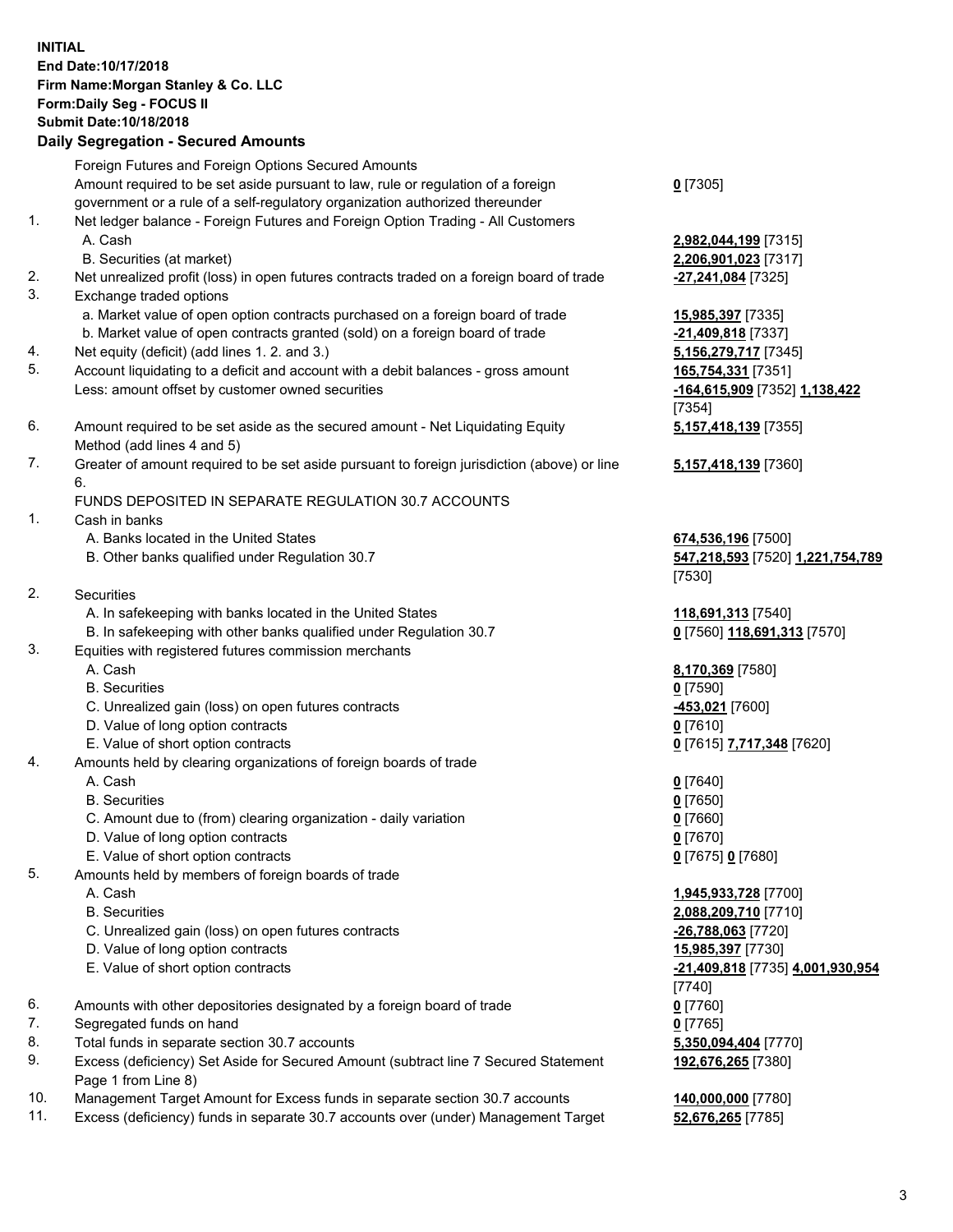|     | <b>INITIAL</b><br>End Date: 10/17/2018<br>Firm Name: Morgan Stanley & Co. LLC<br>Form: Daily Seg - FOCUS II |                                               |
|-----|-------------------------------------------------------------------------------------------------------------|-----------------------------------------------|
|     | Submit Date: 10/18/2018                                                                                     |                                               |
|     | Daily Segregation - Segregation Statement                                                                   |                                               |
|     |                                                                                                             |                                               |
|     | SEGREGATION REQUIREMENTS(Section 4d(2) of the CEAct)                                                        |                                               |
| 1.  | Net ledger balance<br>A. Cash                                                                               |                                               |
|     | B. Securities (at market)                                                                                   | 12,950,984,869 [7010]<br>6,679,539,411 [7020] |
| 2.  | Net unrealized profit (loss) in open futures contracts traded on a contract market                          | -2,859,709,781 [7030]                         |
| 3.  | Exchange traded options                                                                                     |                                               |
|     | A. Add market value of open option contracts purchased on a contract market                                 | 383,600,414 [7032]                            |
|     | B. Deduct market value of open option contracts granted (sold) on a contract market                         | -515,714,843 [7033]                           |
| 4.  | Net equity (deficit) (add lines 1, 2 and 3)                                                                 | 16,638,700,070 [7040]                         |
| 5.  | Accounts liquidating to a deficit and accounts with                                                         |                                               |
|     | debit balances - gross amount                                                                               | 800,419,434 [7045]                            |
|     | Less: amount offset by customer securities                                                                  | -799,524,545 [7047] 894,889 [7050]            |
| 6.  | Amount required to be segregated (add lines 4 and 5)                                                        | 16,639,594,959 [7060]                         |
|     | FUNDS IN SEGREGATED ACCOUNTS                                                                                |                                               |
| 7.  | Deposited in segregated funds bank accounts                                                                 |                                               |
|     | A. Cash                                                                                                     | 4,662,240,386 [7070]                          |
|     | B. Securities representing investments of customers' funds (at market)                                      | $0$ [7080]                                    |
|     | C. Securities held for particular customers or option customers in lieu of cash (at                         | 676,830,681 [7090]                            |
| 8.  | market)                                                                                                     |                                               |
|     | Margins on deposit with derivatives clearing organizations of contract markets<br>A. Cash                   |                                               |
|     |                                                                                                             | 5,782,833,689 [7100]                          |
|     | B. Securities representing investments of customers' funds (at market)                                      | $0$ [7110]                                    |
|     | C. Securities held for particular customers or option customers in lieu of cash (at<br>market)              | 6,002,708,730 [7120]                          |
| 9.  | Net settlement from (to) derivatives clearing organizations of contract markets                             | -29,250,820 [7130]                            |
| 10. | Exchange traded options                                                                                     |                                               |
|     | A. Value of open long option contracts                                                                      | 383,600,414 [7132]                            |
|     | B. Value of open short option contracts                                                                     | -515,714,843 [7133]                           |
| 11. | Net equities with other FCMs                                                                                |                                               |
|     | A. Net liquidating equity                                                                                   | 7,517,745 [7140]                              |
|     | B. Securities representing investments of customers' funds (at market)                                      | <u>0</u> [7160]                               |
|     | C. Securities held for particular customers or option customers in lieu of cash (at<br>market)              | $0$ [7170]                                    |
| 12. | Segregated funds on hand                                                                                    | $0$ [7150]                                    |
| 13. | Total amount in segregation (add lines 7 through 12)                                                        | 16,970,765,982 [7180]                         |
| 14. | Excess (deficiency) funds in segregation (subtract line 6 from line 13)                                     | 331,171,023 [7190]                            |
| 15. | Management Target Amount for Excess funds in segregation                                                    | 280,000,000 [7194]                            |
| 16. | Excess (deficiency) funds in segregation over (under) Management Target Amount                              | 51,171,023 [7198]                             |

16. Excess (deficiency) funds in segregation over (under) Management Target Amount Excess